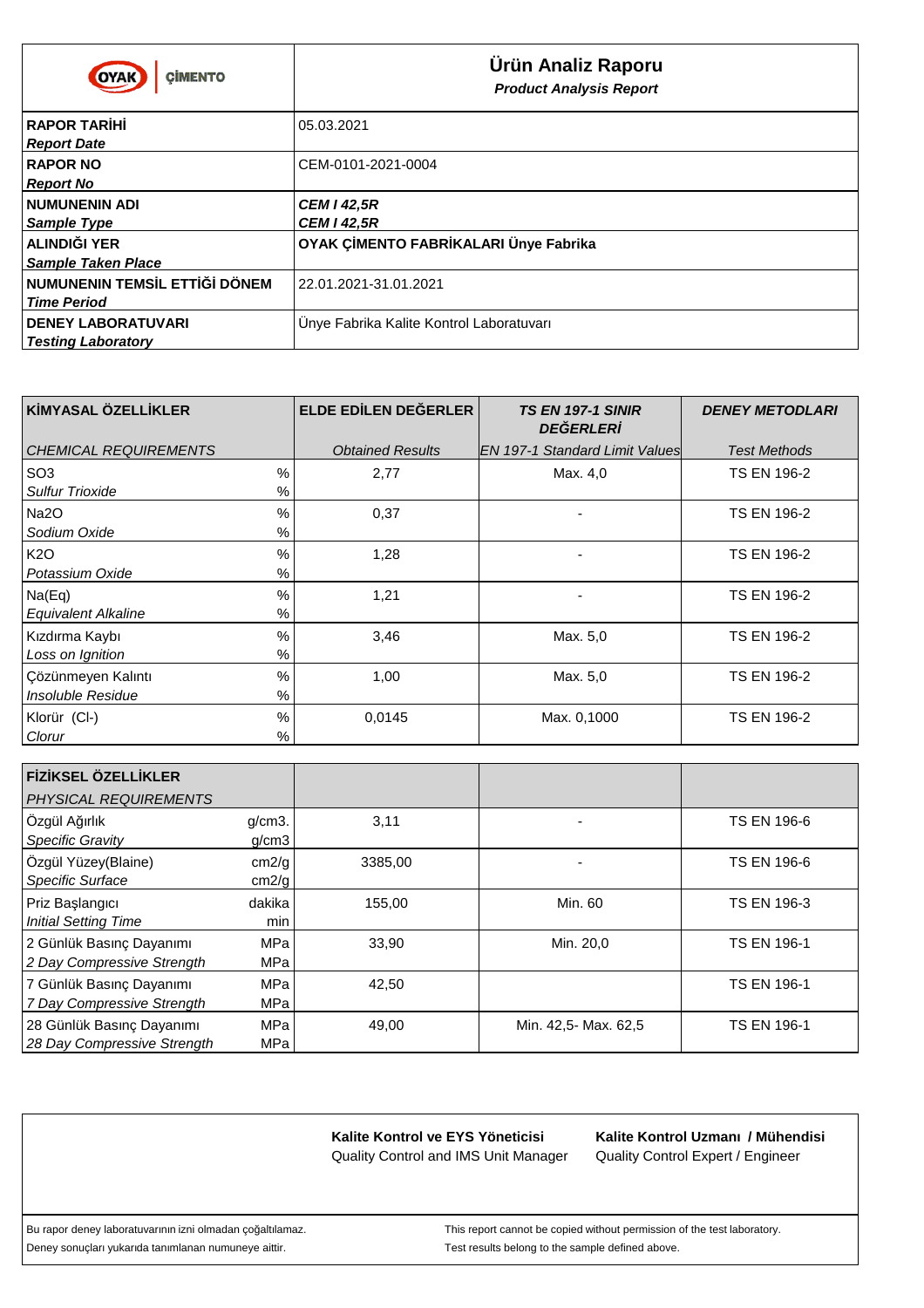| <b>CIMENTO</b><br>OYAK                                            | Ürün Analiz Raporu<br><b>Product Analysis Report</b>             |
|-------------------------------------------------------------------|------------------------------------------------------------------|
| <b>RAPOR TAR H</b><br><b>Report Date</b>                          | 05.03.2021                                                       |
| <b>RAPOR NO</b><br><b>Report No</b>                               | CEM-0228-2021-0004                                               |
| <b>NUMUNENIN ADI</b><br><b>Sample Type</b>                        | <b>CEM II/A-M (P-LL) 42,5R</b><br><b>CEM II/A-M (P-LL) 42,5R</b> |
| ALINDI I YER<br><b>Sample Taken Place</b>                         | OYAK Ç MENTO FABR KALARI Ünye Fabrika                            |
| <b>DÖNEM</b><br><b>NUMUNENIN TEMS L ETT</b><br><b>Time Period</b> | 22.01.2021-31.01.2021                                            |
| <b>DENEY LABORATUVARI</b><br><b>Testing Laboratory</b>            | Unye Fabrika Kalite Kontrol Laboratuvarı                         |

| K MYASAL ÖZELL KLER             | ELDE ED LEN DE ERLER    | <b>TS EN 197-1 SINIR</b><br><b>DE ERLER</b> | <b>DENEY METODLARI</b> |
|---------------------------------|-------------------------|---------------------------------------------|------------------------|
| <b>CHEMICAL REQUIREMENTS</b>    | <b>Obtained Results</b> | <b>IEN 197-1 Standard Limit Values</b>      | <b>Test Methods</b>    |
| $\%$<br>SO <sub>3</sub>         | 3,06                    | Max. 4,0                                    | <b>TS EN 196-2</b>     |
| %<br><b>Sulfur Trioxide</b>     |                         |                                             |                        |
| %<br>Na2O                       | 0,39                    |                                             | <b>TS EN 196-2</b>     |
| %<br>Sodium Oxide               |                         |                                             |                        |
| <b>K2O</b><br>%                 | 1,12                    |                                             | <b>TS EN 196-2</b>     |
| %<br>Potassium Oxide            |                         |                                             |                        |
| %<br>Na(Eq)                     | 1,13                    |                                             | <b>TS EN 196-2</b>     |
| %<br><b>Equivalent Alkaline</b> |                         |                                             |                        |
| %<br>Klorür (Cl-)               | 0,0175                  | Max. 0,1000                                 | <b>TS EN 196-2</b>     |
| %<br>Clorur                     |                         |                                             |                        |

| F Z KSEL ÖZELL KLER<br><b>PHYSICAL REQUIREMENTS</b>      |                    |         |                      |                    |
|----------------------------------------------------------|--------------------|---------|----------------------|--------------------|
| Özgül A ırlık<br>Specific Gravity                        | $q/cm3$ .<br>g/cm3 | 3,03    |                      | <b>TS EN 196-6</b> |
| Özgül Yüzey(Blaine)<br>Specific Surface                  | cm2/g<br>cm2/g     | 3864,00 |                      | <b>TS EN 196-6</b> |
| Priz Ba langici<br><b>Initial Setting Time</b>           | dakika<br>min      | 164,00  | Min. 60              | <b>TS EN 196-3</b> |
| Hacim Genle mesi<br>Soudness                             | mm<br>mm           | 0       |                      | <b>TS EN 196-3</b> |
| 2 Günlük Basınç Dayanımı<br>2 Day Compressive Strength   | MPa<br><b>MPa</b>  | 30,70   | Min. 20,0            | <b>TS EN 196-1</b> |
| 28 Günlük Basınç Dayanımı<br>28 Day Compressive Strength | MPa<br>MPa         | 49,20   | Min. 42,5- Max. 62,5 | <b>TS EN 196-1</b> |

Quality Control Expert / Engineer **Kalite Kontrol Uzmanı / Mühendisi**

Deney sonuçları yukarıda tanımlanan numuneye aittir. Test results belong to the sample defined above.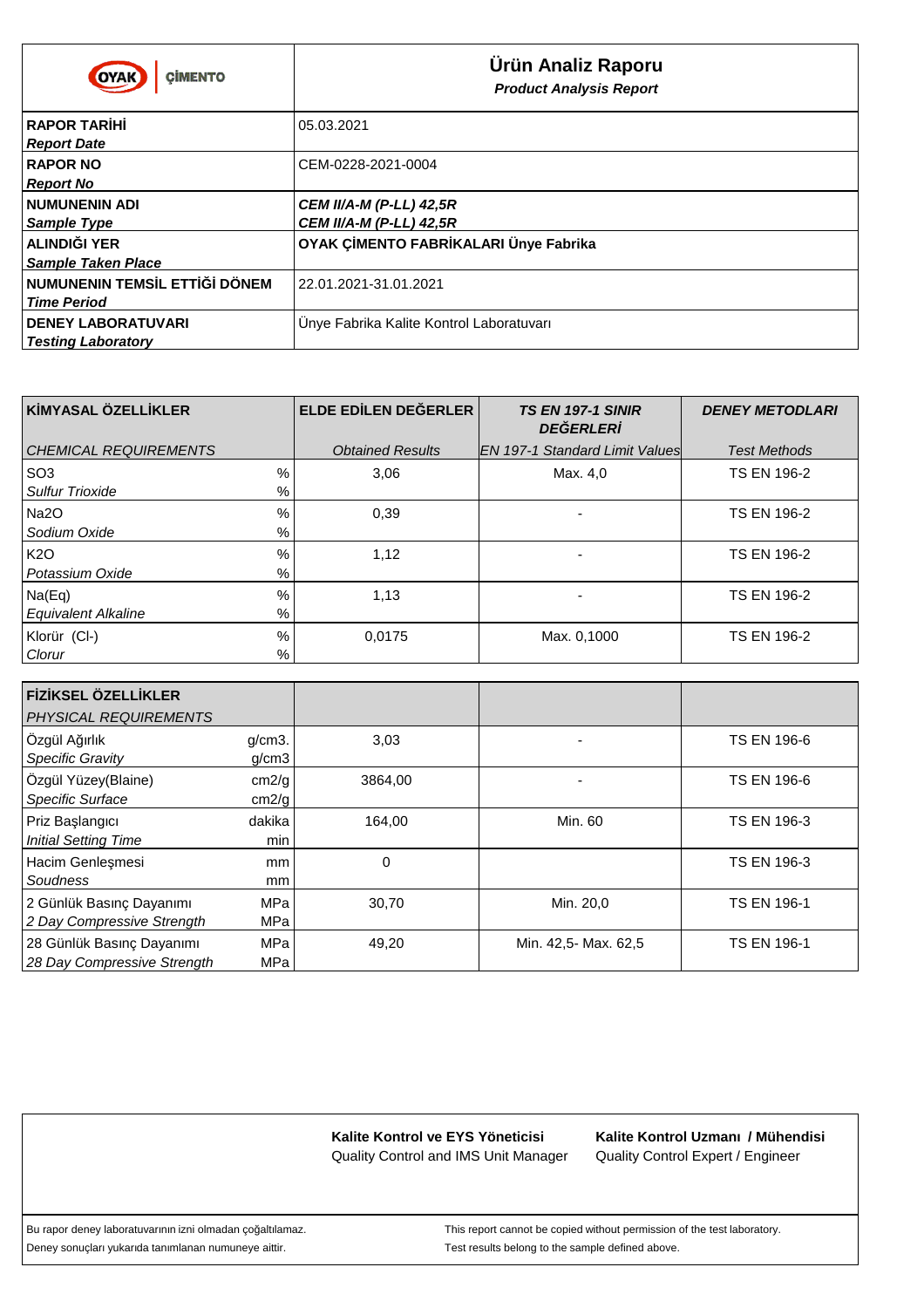| <b>CIMENTO</b><br>OYAK                                     | Ürün Analiz Raporu<br><b>Product Analysis Report</b> |
|------------------------------------------------------------|------------------------------------------------------|
| <b>RAPOR TAR H</b><br><b>Report Date</b>                   | 05.03.2021                                           |
| <b>RAPOR NO</b><br><b>Report No</b>                        | CEM-0302-2021-0004                                   |
| <b>NUMUNENIN ADI</b><br><b>Sample Type</b>                 | <b>CEM III/A 42,5N</b><br><b>CEM III/A 42,5N</b>     |
| ALINDI I YER<br><b>Sample Taken Place</b>                  | OYAK Ç MENTO FABR KALARI Ünye Fabrika                |
| <b>DÖNEM</b><br>NUMUNENIN TEMS L ETT<br><b>Time Period</b> | 22.01.2021-31.01.2021                                |
| <b>DENEY LABORATUVARI</b><br><b>Testing Laboratory</b>     | Unye Fabrika Kalite Kontrol Laboratuvari             |

| K MYASAL ÖZELL KLER                | ELDE ED LEN DE ERLER    | <b>TS EN 197-1 SINIR</b><br><b>DE ERLER</b> | <b>DENEY METODLARI</b> |
|------------------------------------|-------------------------|---------------------------------------------|------------------------|
| l CHEMICAL REQUIREMENTS            | <b>Obtained Results</b> | IEN 197-1 Standard Limit Valuesl            | <b>Test Methods</b>    |
| SO <sub>3</sub><br>$\frac{0}{0}$   | 2,76                    | Max. 4,0                                    | <b>TS EN 196-2</b>     |
| <b>Sulfur Trioxide</b><br>%        |                         |                                             |                        |
| $\%$<br>Na2O                       | 0,37                    |                                             | <b>TS EN 196-2</b>     |
| Sodium Oxide<br>%                  |                         |                                             |                        |
| K <sub>20</sub><br>$\%$            | 1,01                    |                                             | <b>TS EN 196-2</b>     |
| Potassium Oxide<br>$\%$            |                         |                                             |                        |
| $\frac{0}{0}$<br>Na(Eq)            | 1,03                    |                                             | <b>TS EN 196-2</b>     |
| $\%$<br><b>Equivalent Alkaline</b> |                         |                                             |                        |
| $\%$<br>Kızdırma Kaybı             | 4,15                    | Max. 5,0                                    | <b>TS EN 196-2</b>     |
| Loss on Ignition<br>%              |                         |                                             |                        |
| $\%$<br>Cözünmeyen Kalıntı         | 0,74                    | Max. 5,0                                    | <b>TS EN 196-2</b>     |
| Insoluble Residue<br>$\%$          |                         |                                             |                        |
| $\%$<br>Klorür (Cl-)               | 0.0158                  | Max. 0,1000                                 | <b>TS EN 196-2</b>     |
| %<br>Clorur                        |                         |                                             |                        |

| F Z KSEL ÖZELL KLER<br><b>PHYSICAL REQUIREMENTS</b>      |                          |         |                      |                    |
|----------------------------------------------------------|--------------------------|---------|----------------------|--------------------|
| Özgül A ırlık<br><b>Specific Gravity</b>                 | $q/cm3$ .<br>q/cm3       | 2,97    |                      | <b>TS EN 196-6</b> |
| Özgül Yüzey(Blaine)<br>Specific Surface                  | cm2/g<br>cm2/g           | 4582,00 |                      | <b>TS EN 196-6</b> |
| Priz Ba langıcı<br><b>Initial Setting Time</b>           | dakika<br>min            | 153,00  | Min. 60              | <b>TS EN 196-3</b> |
| 2 Günlük Basınç Dayanımı<br>2 Day Compressive Strength   | <b>MPa</b><br><b>MPa</b> | 22,20   | Min. 20,0            | <b>TS EN 196-1</b> |
| 7 Günlük Basınç Dayanımı<br>7 Day Compressive Strength   | MPa<br>MPa               | 31,80   |                      | <b>TS EN 196-1</b> |
| 28 Günlük Basınç Dayanımı<br>28 Day Compressive Strength | MPa<br>MPa               | 48,40   | Min. 42,5- Max. 62,5 | <b>TS EN 196-1</b> |

Quality Control Expert / Engineer **Kalite Kontrol Uzmanı / Mühendisi**

Deney sonuçları yukarıda tanımlanan numuneye aittir. Test results belong to the sample defined above.